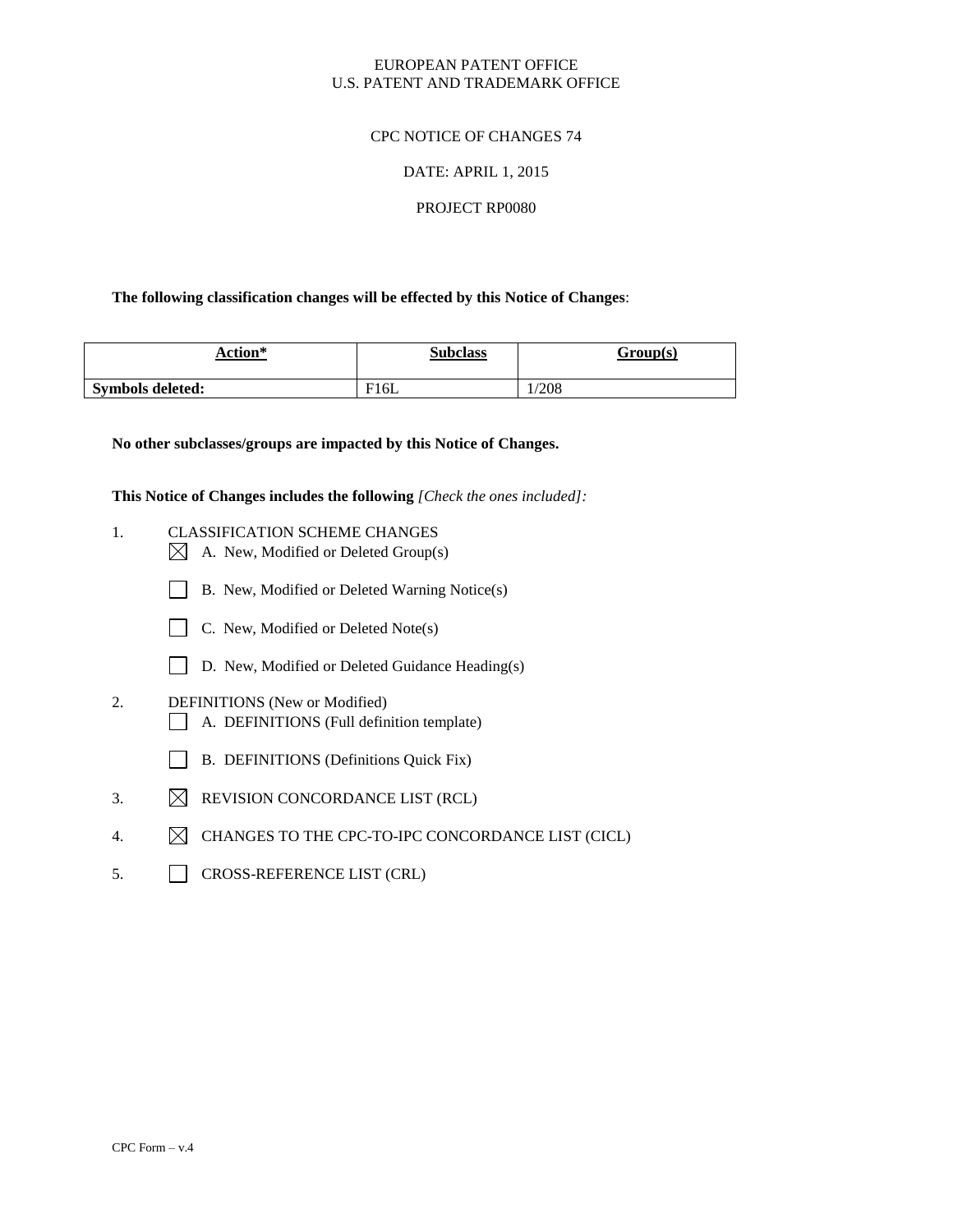#### CPC NOTICE OF CHANGES 74

#### DATE: APRIL 1, 2015

#### PROJECT RP0080

#### 1. CLASSIFICATION SCHEME CHANGES

### A. New, Modified or Deleted Group(s)

### **SUBCLASS F16L - PIPES; JOINTS OR FITTINGS FOR PIPES; SUPPORTS FOR PIPES, CABLES OR PROTECTIVE TUBING; MEANS FOR THERMAL INSULATION IN GENERAL**

| Type* | <b>Symbol</b>                       | <b>Indent</b><br><b>Level</b><br>Number<br>of dots<br>(e.g. 0, 1, | <u>Title</u><br>(new or modified)<br>"CPC only" text should normally be<br>enclosed in {curly brackets}** | Transferred to"                                                     |
|-------|-------------------------------------|-------------------------------------------------------------------|-----------------------------------------------------------------------------------------------------------|---------------------------------------------------------------------|
|       | F <sub>16</sub> L <sub>1</sub> /208 | 4                                                                 | {Ship positioning or control systems}                                                                     | <administrative to<br="" transfer="">B63B25/00&gt;</administrative> |

\*N = new entries where reclassification into entries is involved; C = entries with modified file scope where reclassification of documents from the entries is involved;  $Q =$  new entries which are firstly populated with documents via administrative transfers from deleted (D) entries. Afterwards, the transferred documents into the Q entry will either stay or be moved to more appropriate entries, as determined by intellectual reclassification; E= existing entries with enlarged file scope, which receive documents from C or D entries, e.g. when a limiting reference is removed from the entry title; M = entries with no change to the file scope (no reclassification);  $D =$  deleted entries;  $F =$  frozen entries will be deleted once reclassification of documents from the entries is completed;  $U =$  entries that are unchanged.

#### NOTES:

- \*\*No {curly brackets} are used for titles in CPC only subclasses, e.g. C12Y, A23Y; 2000 series symbol titles of groups found at the end of schemes (orthogonal codes); or the Y section titles. The {curly brackets} are used for 2000 series symbol titles found interspersed throughout the main trunk schemes (breakdown codes).
- For U groups, the minimum requirement is to include the U group located immediately prior to the N group or N group array, in order to show the N group hierarchy and improve the readability and understanding of the scheme. Always include the symbol, indent level and title of the U group in the table above.
- All entry types should be included in the scheme changes table above for better understanding of the overall scheme change picture. Symbol, indent level, and title are required for all types except "D" which requires only a symbol.
- #"Transferred to" column must be completed for all C, D, F, and Q type entries. F groups will be deleted once reclassification is completed.
- When multiple symbols are included in the "Transferred to" column, avoid using ranges of symbols in order to be as precise as possible.
- For administrative transfer of documents, the following text should be used: "< administrative transfer to XX>" or "<administrative transfer to XX and YY simultaneously>" when administrative transfer of the same documents is to more than one place.
- Administrative transfer to main trunk groups is assumed to be "invention information", unless otherwise indicated, and to 2000 series groups is assumed to be "additional information".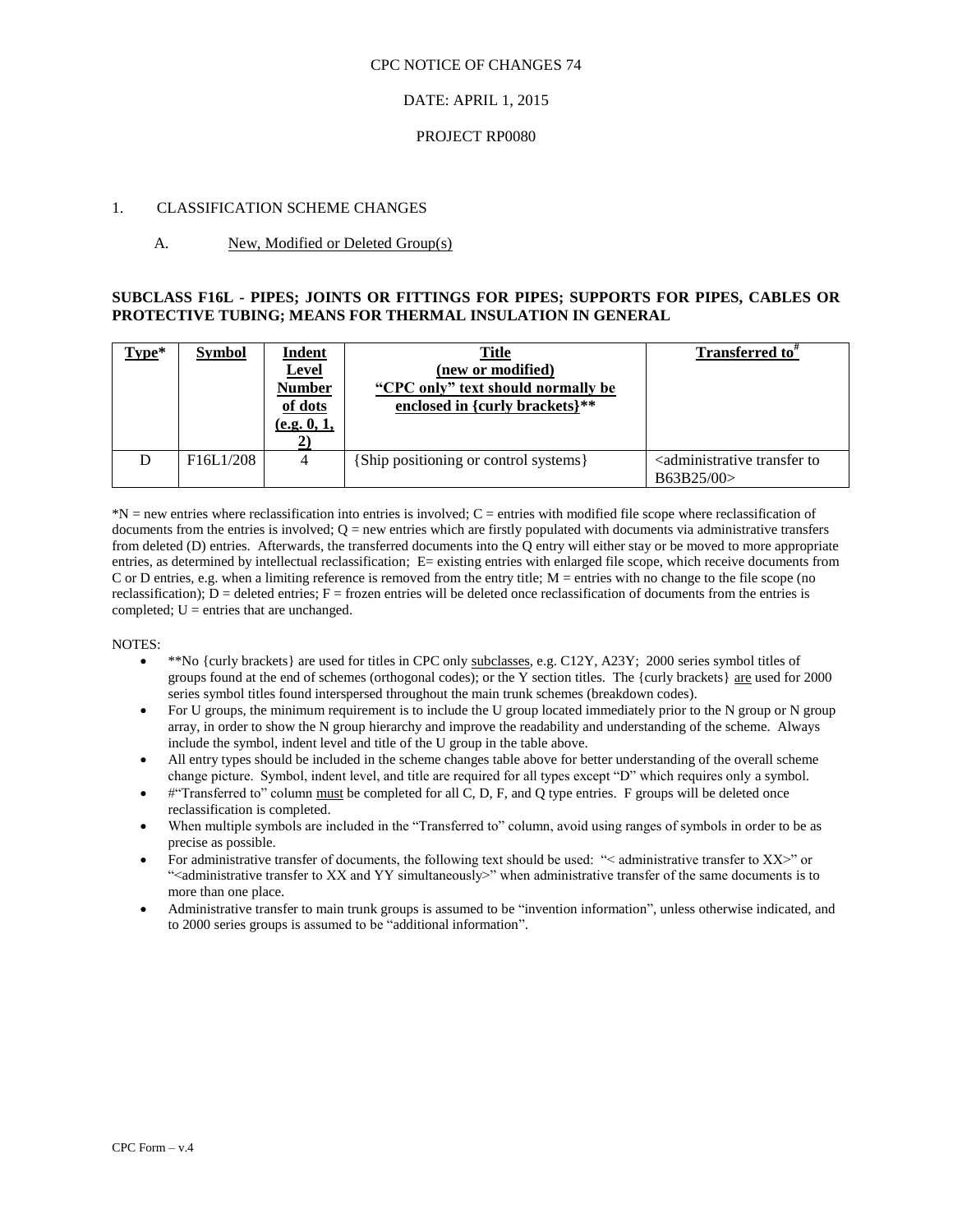### CPC NOTICE OF CHANGES 74

### DATE: APRIL 1, 2015

### PROJECT RP0080

## 3. REVISION CONCORDANCE LIST (RCL)

| Type* | From CPC Symbol (existing)          | To CPC Symbol(s)                                                    |
|-------|-------------------------------------|---------------------------------------------------------------------|
|       | F <sub>16</sub> L <sub>1</sub> /208 | <administrative to<br="" transfer="">B63B25/00&gt;</administrative> |

 $*C$  = entries with modified file scope where reclassification of documents from the entries is involved;  $Q$  = new entries which are firstly populated with documents via administrative transfers from deleted (D) entries. Afterwards, the transferred documents into the Q entry will either stay or be moved to more appropriate entries, as determined by intellectual reclassification;  $D =$ deleted entries.

NOTES:

- $\bullet$  Only C, D, and Q type entries are included in the table above.
- When multiple symbols are included in the "To" column, avoid using ranges of symbols in order to be as precise as possible.
- For administrative transfer of documents, the following text should be used: "< administrative transfer to XX>" or ">
"<administrative transfer to XX and YY simultaneously>" when administrative transfer of the same documents is to more than one place.
- Administrative transfer to main trunk groups is assumed to be "invention information", unless otherwise indicated, and to 2000 series groups is assumed to be "additional information".